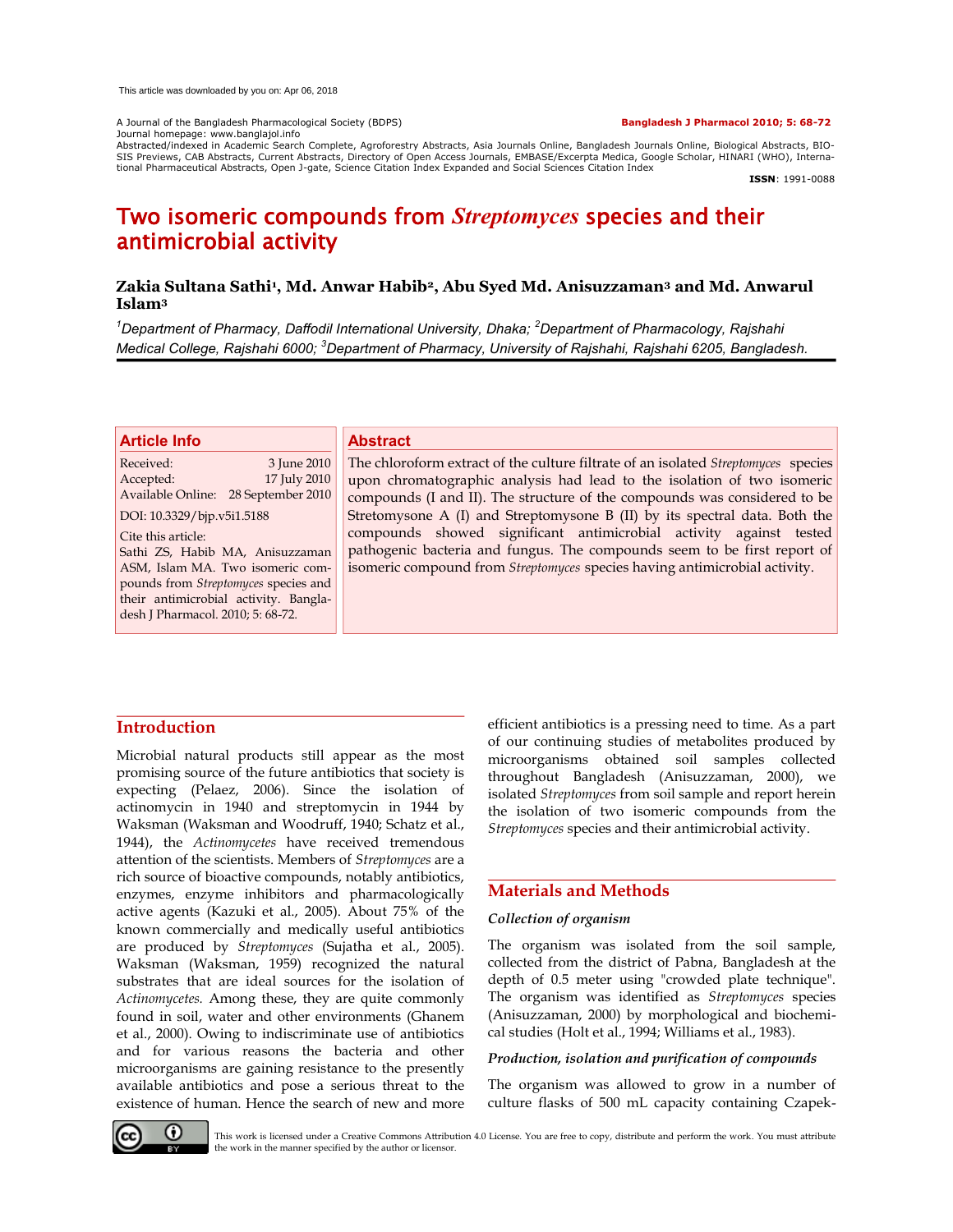Dox broth alkaline medium at 37.5°C. The broth was separated from the mycelial mat on 8<sup>th</sup> day to get the maximum yield of antibacterial activity. The culture filtrate then subjected to repeated chloroform extraction and the extract was evaporated under reduced pressure. The crude antibiotic fraction was resolved by thin layer chromatography (TLC), preparative TLC (Stahl, 1969) using the solvent system, *n*-hexane, chloroform and methanol in a ratio of 7:5:1 (Stahl, 1969) and obtained on large scale on column chromatography (Beckett et al., 1986). For checking purity of the compound TLC was carried out using pre-coated silica gel 60 F254 plates (Merck) and detection was made by visualization under UV light (254 nm) and spraying with 0.1% vanillin sulfate spray reagent followed by heating.

#### *Spectral measurement*

UV spectra were recorded on a Beckman double beam spectrometer. IR spectra were obtained by a Perkin Elemer 1600 FTIR spectrometer. 1H-(500 MHz) and 13C (125 MHz) spectra were acquired on a JEOL JNM alpha spectrometer using TMS as internal standard.

### *Antimicrobial screening*

Antimicrobial compound I and II (25 and 50 qg per disc, respectively) were determined against four Gram positive and five Gram negative bacteria, and four pathogenic fungus by standard disc diffusion method (Masako et al., 2004; Bauer et al., 1996). Amoxicillin disc (25 qg per disc) and griseofulvin (20 qg per disc) were used as standard for the comparison of antimicrobial activity for the bacteria and fungus, respectively. The test organisms were collected from the Department of Microbiology, University of Dhaka and antimicrobial activity was conducted at the Department of Pharmacy, Daffodil International University, Dhaka.

The minimum inhibitory concentration (MIC) values of the compounds were determined against Gram positive *(Bacillus subtilis, Streptococcus-β-hemolyticus)* and Gram negative (*Escherichia coli, Shigella dyscenteriae* and *Salmonella typhii A)* bacteria (107 cells/mL) by serial dilution technique (Reiner, 1982) in nutrient broth media.

### **Results and Discussion**

The chloroform extract of the culture filtrate after resolution by conventional thin layer chromatographic technique yielded two compounds designed as I and II having Rf value 0.60 and 0.65, respectively in solvent system CHCl3: CH3OH (10:1). Both the compounds were crystalline and soluble in chloroform, ethyl acetate and methanol. Their structure was elucidated from the UV, IR, 1H-NMR, 13C-NMR and comparing the 13CNMR spectrum with the compounds, monocillinols 1 and 2 (Biswas et al., 2000).

*Compound I:* In UV spectrum, the strong absorption band at 209 nm indicated the presence of unsaturation. The IR spectrum revealed that the absorption band at 1760 cm-1 and 1420 cm-1 which demonstrative of carbonyl group (>C=O) in six membered lactone ring and >C=C< stretching in aromatic compound, respectively. While the absorption band at 1000 cm-1 and 1210 cm-1 are indicative of C-N and >C=O stretching and 820 cm-1 for C-H stretching (Pavia et al., 1979).

The 1H-NMR spectrum exhibited signals for two aromatic olefenic proton at  $\delta$  8.8 (1H, d like) and 5.9 (1H, m like), two methine proton at  $\delta$  8.5 (1H, d like) and 4.93 (1H, d like), two methylene proton in cyclic system at  $\delta$  8.79 (1H, m) and 2.7 (1H, m) and two methine proton at  $\delta$  2.51 (1H, m) and 2.0 (1H, m). The spectrum also showed signals for two methoxy methyl proton at  $\delta$  2.1 (3H, s) and 1.96 (3H, s). In addition for tertiary methyl, secondary methyl and primary methyl proton signal at  $\delta$  0.95 (3H, s) 1.18 (3H, d like) and 1.3 (3H, s like), respectively were also evident.

The 13C-NMR spectrum (Table I) of the compound I exhibited signals for three carbonyl carbon at  $\delta$  179.0, 172.77 and 168.0, a signal for a double bonded carbon attached with oxygen at  $\delta$  157.1, for two olefenic carbon at 132.9 and at  $\delta$  127.0, for olefinic tertiary carbon at  $\delta$ 130.0 and two omethoxy carbon at  $\delta$  52.02 and 49.39, for tertiary carbon attached with electronegative atom or group at  $\delta$  47.18, for methylene group in cyclic ring system at  $\delta$  38.12 and for carbon attached with oxygen at  $\delta$ 66.0.

From the IR and NMR spectra, the compound I was supposed to contained groups: One six-membered lactone ring, two methoxy group, two methyl group, two methylene group, three carbonyl group and two methene group.

Comparison of the 13C-NMR spectrum revealed that the compound I those of monocillinol 1 and was similar to those except at C-2 (157.1), C-5 (47.18) and C-6 (76.39). In addition compound I contained signals at  $\delta$ 49.39 for OCH3, 20.48 for CH3 and at 168, 47.18 & 20.67 for (>COCH2-CH3), respectively.

The shift of signal 58.1 to 47.18 at C-5 of monocillinol 1 could be explained by the presence of methyl group attached at C-5 position. Again the attachment of methyl group at C-13 could be explained considering the shift of signal from 98.7 to 127.0. The remaining signals  $-CO-CH<sub>2</sub>-CH<sub>3</sub>$  and  $-OCH<sub>3</sub>$  were could assign at position 4 and 19 respectively.

*Compound II:* In UV spectrum, the strong absorption band at 215 nm indicates the presence of unsaturation. In IR spectrum, the absorption band at 1750 cm-1 and 1470 cm-1 are characteristics of carbonyl group (>C=O) of six membered lactone ring and >C=C< stretching in aromatic compound, respectively. The absorption band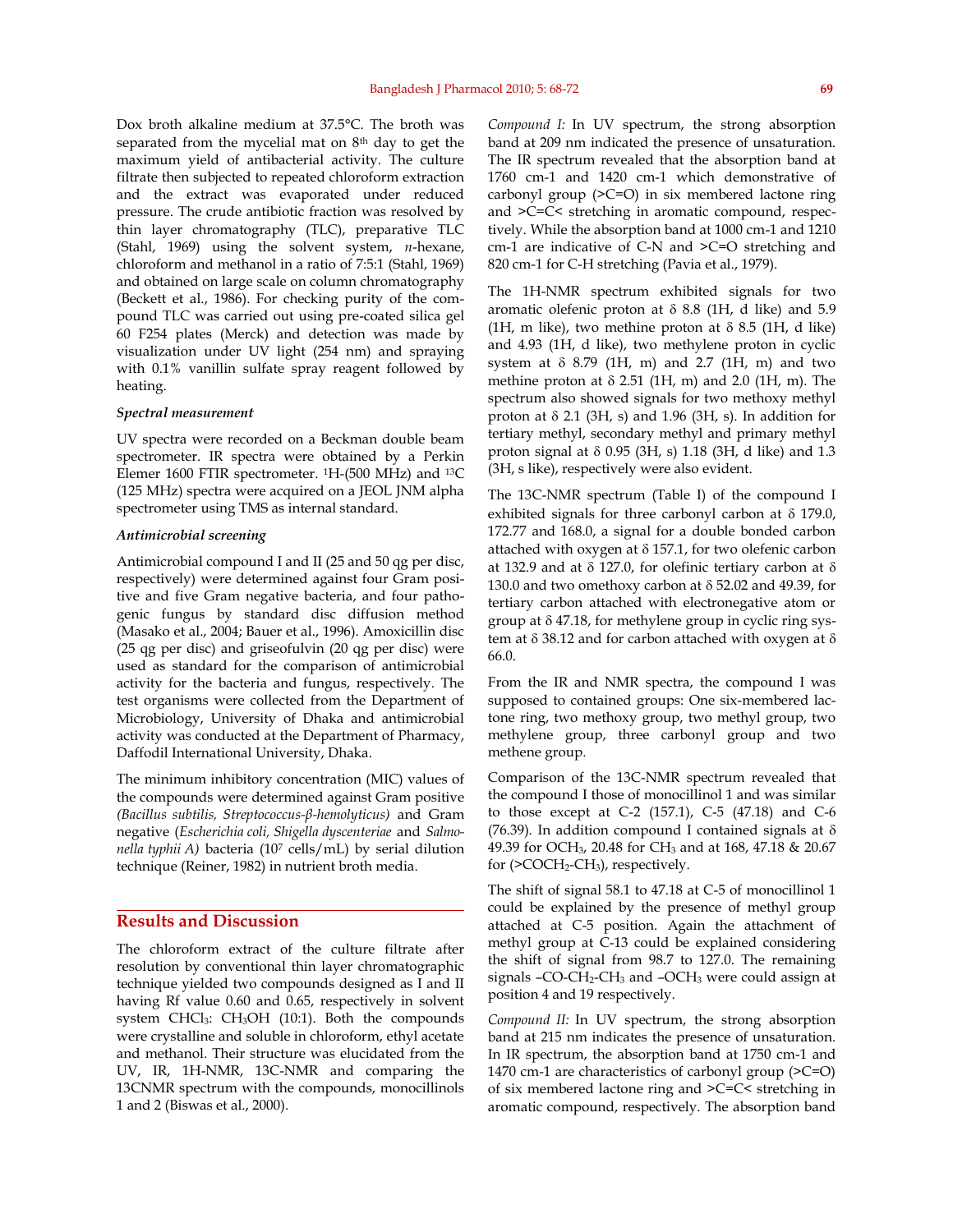| <b>Table I</b>                                                                                                                                         |                                 |                     |                |                      |  |  |  |  |  |
|--------------------------------------------------------------------------------------------------------------------------------------------------------|---------------------------------|---------------------|----------------|----------------------|--|--|--|--|--|
| <sup>1</sup> H-NMR and <sup>13</sup> C-NMR spectral data (500 MHz, CDCl <sub>3</sub> ) for compound I and II CDCl <sub>3</sub> ) for compound I and II |                                 |                     |                |                      |  |  |  |  |  |
| Position of<br>carbon                                                                                                                                  | <sup>13</sup> C-NMR of 5 in ppm |                     |                |                      |  |  |  |  |  |
|                                                                                                                                                        | Monocillinol 1                  | Streptomysone A (I) | Monocillinol 2 | Streptomysone B (II) |  |  |  |  |  |
| $\mathbf{1}$                                                                                                                                           |                                 |                     |                |                      |  |  |  |  |  |
| $\overline{2}$                                                                                                                                         | 157.1                           | 153.0               |                |                      |  |  |  |  |  |
| $\ensuremath{\mathsf{3}}$                                                                                                                              | 168.8                           | 172.8               |                |                      |  |  |  |  |  |
| $\overline{4}$                                                                                                                                         |                                 |                     |                |                      |  |  |  |  |  |
| 5                                                                                                                                                      | 58.1                            | 47.2                | 59.0           | 46.5                 |  |  |  |  |  |
| 6                                                                                                                                                      | 75.7                            | 76.9                | 76.7           | 70.8                 |  |  |  |  |  |
| $\overline{7}$                                                                                                                                         | 134.4                           | 132.9               | 127.5          | 127.0                |  |  |  |  |  |
| $\,8\,$                                                                                                                                                | 130.9                           | 130.0               | 141.1          | 147.6                |  |  |  |  |  |
| 9                                                                                                                                                      | 35.0                            | 38.1                | 30.2           | 29.6                 |  |  |  |  |  |
| 10                                                                                                                                                     | 67.0                            | 66.0                | 72.6           | 73.7                 |  |  |  |  |  |
| 11                                                                                                                                                     | 166.0                           | 168.0               | 166.3          | 170.1                |  |  |  |  |  |
| 12                                                                                                                                                     | 52.1                            | 52.0                | 51.9           | 52.6                 |  |  |  |  |  |
| 13                                                                                                                                                     | 98.7                            | 127.0               | 98.5           | 122.0                |  |  |  |  |  |
| 14                                                                                                                                                     |                                 | 20.5                |                | 20.5                 |  |  |  |  |  |
| 15                                                                                                                                                     |                                 | 179.0               |                | 179.0                |  |  |  |  |  |
| 16                                                                                                                                                     |                                 | 17.2                |                | 47.2                 |  |  |  |  |  |
| 17                                                                                                                                                     |                                 | 20.7                |                | 20.7                 |  |  |  |  |  |
| 18                                                                                                                                                     |                                 | 13.1                | 1.0            | 17.7                 |  |  |  |  |  |
| 19                                                                                                                                                     |                                 | 49.4                | 2.0            | 49.4                 |  |  |  |  |  |



at 1260 cm-1 and 1300 cm-1 are indicative of C-N and >C=O stretching and at 820 cm-1 for C-H stretching (Pavia et al., 1979).

In 1H-NMR spectrum, the signals at  $\delta$  8.76 (1H, d like) and 5.86 (1H, m like) may be attributed to two aromatic olefinic proton. The signals at  $\delta$  8.52 (1H, d like) and 4.93 (1H, d like) may be due to two methine proton. The proton signals at  $\delta$  8.79 (1H, m) and 2.7 (1H, m) may be ascrible to two methylene proton in cyclic system and at  $\delta$  2.51 (1H, m) and 2.0 (1H, m) may be due to two methine proton. The proton signals at  $\delta$  2.1 (3H, s) and 1.96 (3H,s) may be due to two methoxy methyl proton. The proton signals at  $\delta$  0.95 (3H,s) 1.18 (3H, d like) and 1.3 (3H, s like) may be due to tertiary methyl, secondary

methyl and primary methyl proton, respectively.

In 13C-NMR spectrum (Table I) the compound II exhibited signal at  $\delta$  122 which may be due to the double bonded carbon attached with oxygen. The carbon signals at  $\delta$  127.0 for olefinic carbon and  $\delta$  147.64 for olefinic carbon attached with carbon containing oxygen. The signals at  $\delta$  52.61 and 49.31 for two omethoxy carbon, at  $\delta$  46.54 for tertiary carbon and at  $\delta$  39.64 for methelene carbon in cyclic system. Carbon signal at 73.73 for metheine carbon attached with oxygen and at 47.18 for methelene carbon.

From the IR and NMR spectra, the compound II is supposed to contain the following groups: One six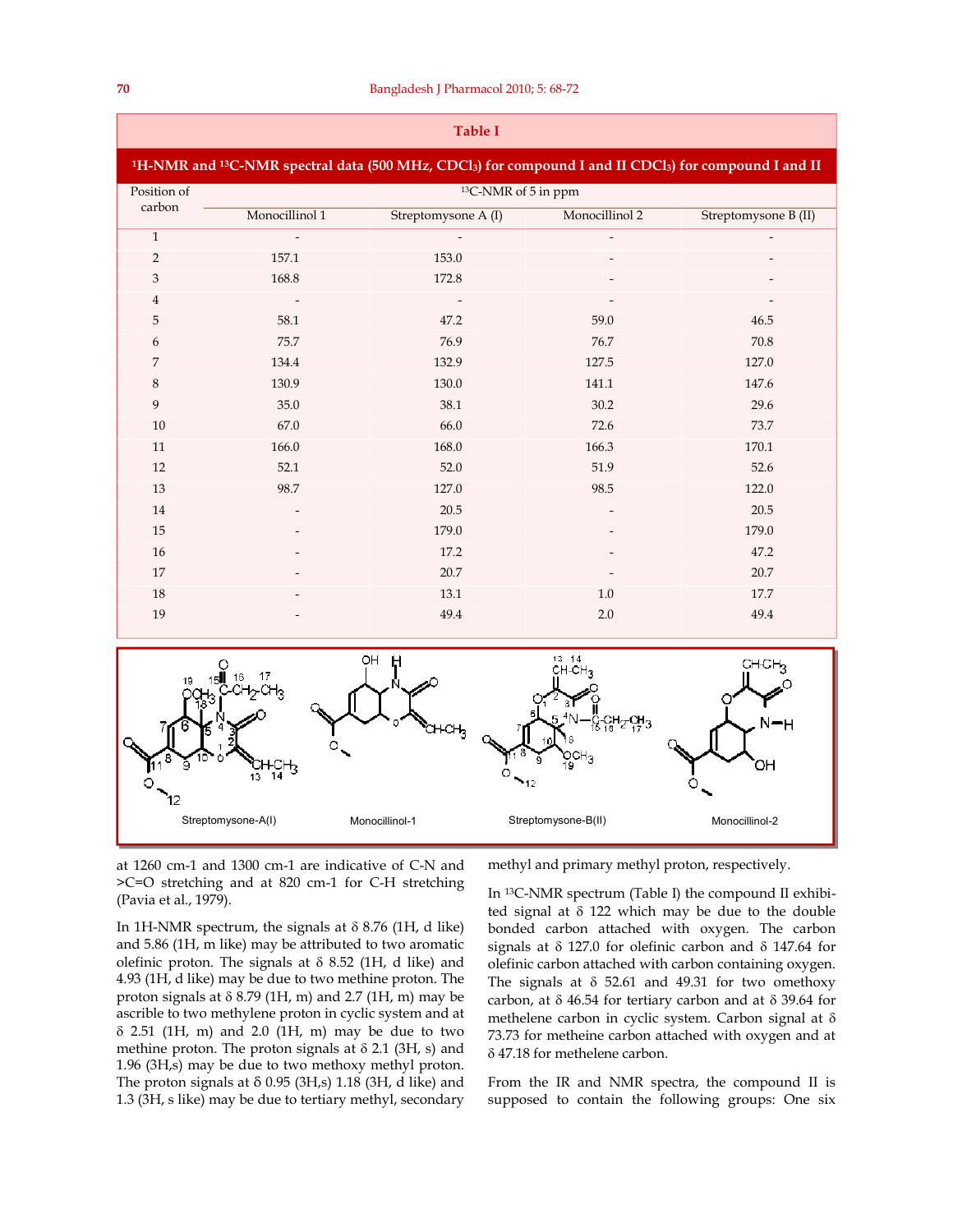| <b>Table II</b>                                 |                                     |                |                |                |                |  |  |  |  |
|-------------------------------------------------|-------------------------------------|----------------|----------------|----------------|----------------|--|--|--|--|
| Antibacterial activity of the compound I and II |                                     |                |                |                |                |  |  |  |  |
| Test bacteria                                   | Diameter of zone of inhibition (mm) |                |                |                |                |  |  |  |  |
|                                                 | Compound I                          |                | Amoxicillin    | Compound II    |                |  |  |  |  |
|                                                 | 25 pg per disc                      | 50 pg per disc | 25 pg per disc | 25 pg per disc | 50 pg per disc |  |  |  |  |
| Gram positive                                   |                                     |                |                |                |                |  |  |  |  |
| Bacillus subtilis                               | 17                                  | 25             | 29             | 15             | 20             |  |  |  |  |
| Bacillus megatrium                              | 18                                  | 25             | 27             | 12             | 16             |  |  |  |  |
| Staphylococcus aureus                           | 11                                  | 16             | 26             | 09             | 14             |  |  |  |  |
| Streptococcusf-<br>hemolyticus                  | 12                                  | 16             | 27             | 10             | 14             |  |  |  |  |
| Gram negative                                   |                                     |                |                |                |                |  |  |  |  |
| Escherichia coli                                | 20                                  | 28             | 33             | 25             | 31             |  |  |  |  |
| Pseudomonas aure-<br>ginosae                    | 12                                  | 17             | 28             | 18             | 25             |  |  |  |  |
| Shigella dyscenteriae                           | 16                                  | 24             | 33             | 22             | 28             |  |  |  |  |
| Salmonella typhii A                             | 11                                  | 19             | 29             | 20             | 29             |  |  |  |  |
| Klebsiella sp.                                  | 14                                  | 22             | 25             | 17             | 26             |  |  |  |  |

### **Table III**

| Antifungal activity of the compound I and II |                                     |                                    |                                     |  |  |  |  |  |
|----------------------------------------------|-------------------------------------|------------------------------------|-------------------------------------|--|--|--|--|--|
| Test pathogen                                | Diameter of zone of inhibition (mm) |                                    |                                     |  |  |  |  |  |
|                                              | Compound I                          | Griseofulvin                       | Compound II                         |  |  |  |  |  |
|                                              | $25$ pg/disc                        | $20 \frac{\text{pg}}{\text{disc}}$ | $100 \frac{\text{pg}}{\text{disc}}$ |  |  |  |  |  |
| Tinea pedis                                  | 21                                  | 16                                 | Q                                   |  |  |  |  |  |
| Tinea corporis                               | 16                                  | 17                                 | 12                                  |  |  |  |  |  |
| Candida albicans                             | 13                                  | 15                                 | 10                                  |  |  |  |  |  |
| Rhizoctoni solani                            | 14                                  | 19                                 | 9                                   |  |  |  |  |  |

membered lactone ring, two methoxy group, two methyl group, two methylene group, three carbonyl group and two methene group.

The 13C-NMR spectrum of the compound II was compared with those of monocillinol 2 and was found to vary at C-2 (157.1), C-5 (46.5) and C-6 (70.8). In addition to the presence of the following signals at  $\delta$  49.39 (OCH<sub>3</sub>) and carbon signal at  $\delta$  170.1, 47.18 and 20.68 for (>CO-CH2-CH3), respectively.

The signals of monocillinol 2 at C-5 are shifted from 59.0 to 46.5 may due to the presence of methyl group at compound II. Similarly the carbon signals at C-13 is shifted from 98.5 to 122.0 may be due to the methyl group at C-13 position. So there is possibility of arrangement of -CO-CH2-CH3 group with N (at position No. 4, instead of its proton).

Antimicrobial activities of the compounds: Both the compounds showed significant antimicrobial activity

against the test pathogens (Table II). However, the compound I exhibited strong activity against *Bacillus subtilis, Escherichia coli* and *Klebselia* species and comparatively weak activity was observed against *Pseudomonas aureginosa, Salmonella typhii* A and *Shegella dyscenteriae*. While the compound II exhibited strong activity against Gram negative than Gram positive bacteria. The compounds are also active against tested pathogenic fungus. The compound I showed promising antifungal activity compared to the standard griseofulvin (Table III).

Minimum inhibitory concentrations of the compounds: The MIC values of the compound I against *Bacillus subtilis, Streptococcus-β-hemolyticus, Escherichia coli, Shigella dyscenteriae* and *Salmonella typhii* A were 16, 32, 16, 32 and 128 pg/mL, respectively and that for compound II were 32, 64, 16, 16 and 32 pg/mL, respectively. From the MIC values it was found that both the compounds were potent against *Bacillus subtilis* and